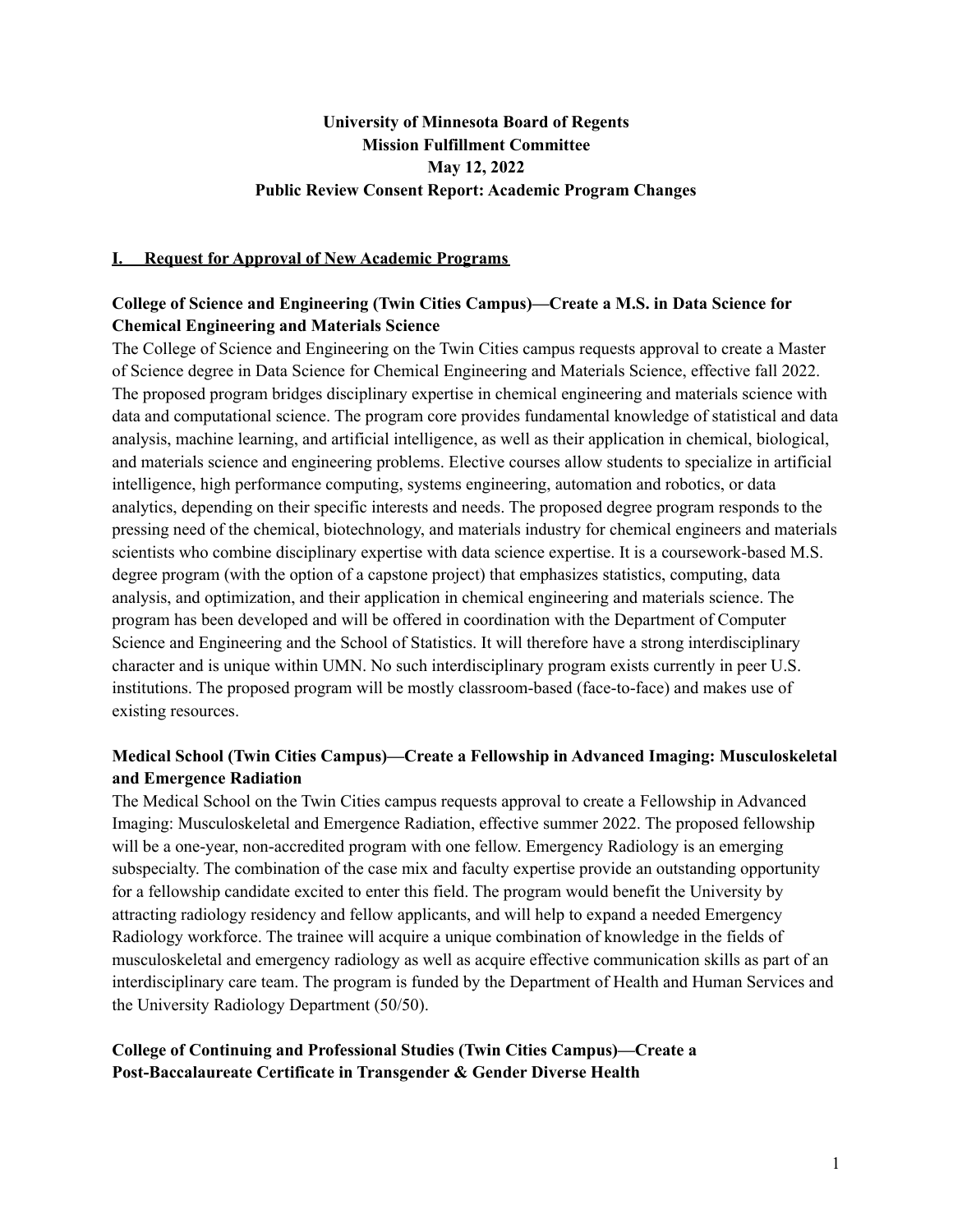The College of Continuing and Professional Studies on the Twin Cities campus requests approval to create a Post-Baccalaureate Certificate in Transgender and Gender Diverse Health, effective spring 2023. The proposed 12-credit graduate-level online certificate will be offered in collaboration with the Institute for Sexual and Gender Health (ISGH) and the National Center for Gender Spectrum Health (NCGSH). Students may complete this certificate as a standalone credential, as elective coursework for their graduate degree housed outside of CCAPS, or as a second 12-credit certificate in the 30-credit Master of Professional Studies in Sexual Health (MPSSH) degree. The target audience for this Certificate is prospective students looking for a professionally focused graduate credential to complement their current or future positions in healthcare or patient advocacy. Currently-admitted students in the MPS in Sexual Health and University of Minnesota graduate students in related fields such as nursing, social work, family science, psychology, and those pursuing professional degrees in medicine, pharmacy, or dentistry may also pursue the certificate as an additional credential as they complete their degree.

## **School of Nursing (Twin Cities Campus)—Create a Pediatric Nurse Practitioner - Acute Care Post-Graduate Certificate**

The School of Nursing on the Twin Cities campus requests approval to create a Pediatric Nurse Practitioner - Acute Care Post-Graduate Certificate (PNP-AC), effective fall 2022. The proposed program offers students with a Doctor of Nursing Practice (DNP) degree in a clinical nursing specialty area the opportunity to complete an additional area of study. Nurse practitioners complete advanced nursing degree programs with a specialty focus. After completing the degree and specialty focus, the individual takes a national certification examination in that specialty and then is eligible to hold licensure as an advanced practice registered nurse in that specialty. This certificate is one of eight specialty post-graduate certificates offered by the School of Nursing. There are no pediatric nurse practitioner-acute care programs in the state of Minnesota. Nurses living and working in Minnesota who desire to function as PNP-ACs attend out of state programs (e.g. University of Iowa; University of Michigan). The three children's hospitals in the Twin Cities area have repeatedly requested the School of Nursing offer a program to prepare nurses as PNP-AC. The PNP-AC academic plan will build on the academic plans for nurse practitioner specialties already offered by the School of Nursing (e.g. Pediatric Primary Care Nurse Practitioner; Family Nurse Practitioner) and makes use of existing resources.

## **School of Nursing (Twin Cities Campus)—Create a Post-Baccalaureate Certificate in Population Health Informatics & Technology**

The School of Nursing on the Twin Cities campus requests approval to create a Post-Baccalaureate Certificate in Population Health Informatics & Technology (PHIT), effective fall 2022. The proposed Certificate prepares trainees to harness the power of data for improving public and population health. Students will learn about various information systems in public health, electronic data exchanges, and tools for consumer engagement, along with the utility of data for health equity and better population health. The certificate courses are offered in a fully online format and include a practicum that provides experience in public health and non-profit care settings. The PHIT Certificate is funded in part by a grant from the Office of the National Coordinator for Health Information Technology for Public Health IT Workforce Development. The University of Minnesota is a leader in nursing informatics and was the first school to offer a Doctor of Nursing Practice specialty in nursing informatics in the country, and is home to the Center for Nursing Informatics. The Institute for Health Informatics (IHI) at the University educates students and conducts research in biomedical and health informatics and offers academic training leading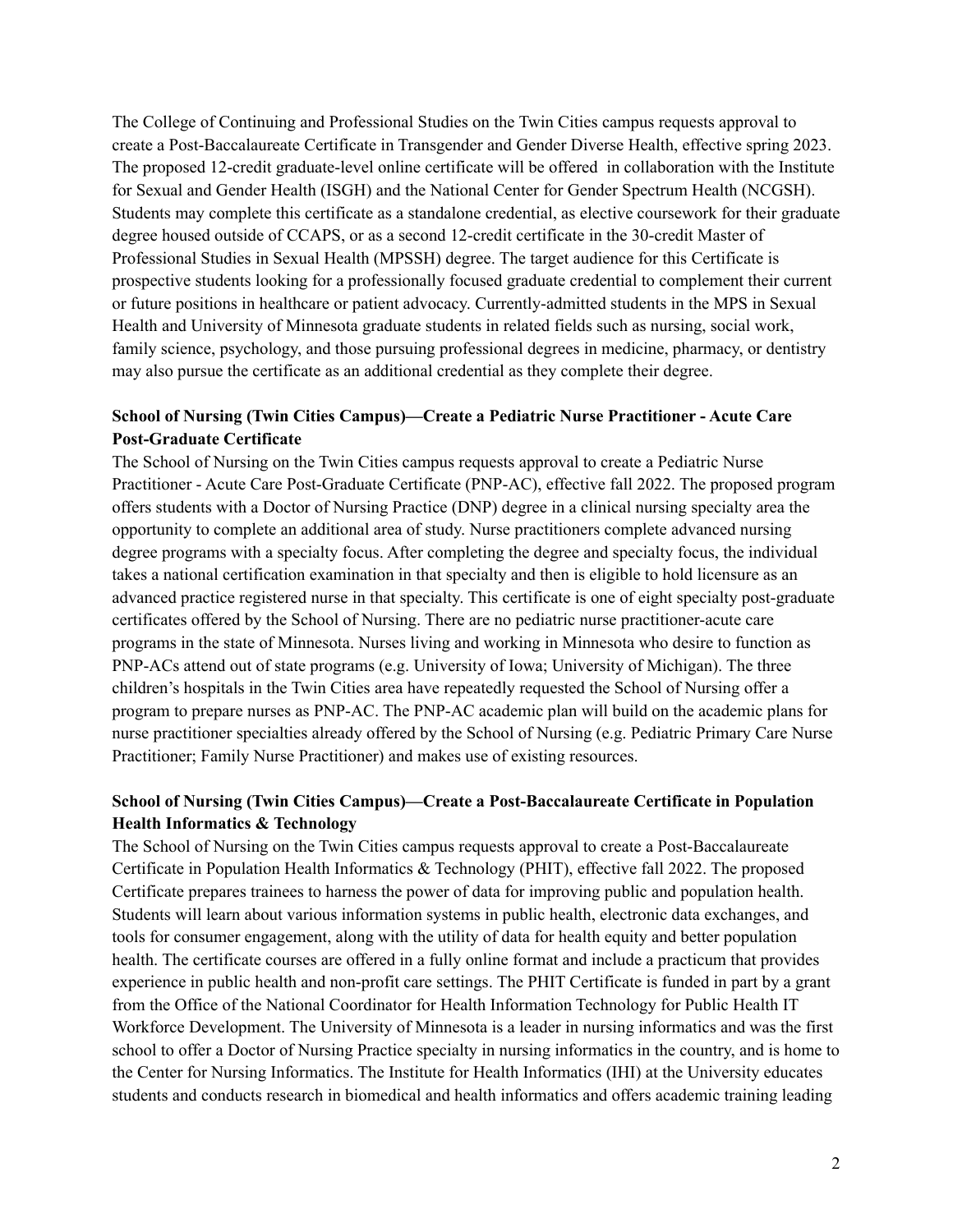to MHI, MS, and PhD degrees in health informatics. The Public Health Data Science M.P.H. program offered at the School of Public Health offers specialized training in computational and statistical methods. The PHIT Certificate will complement the existing training programs and offer greater specialization for students interested in public/population health informatics.

#### **College of Liberal Arts (Twin Cities Campus)—Create an Undergraduate Minor in Dance**

The College of Liberal Arts on the Twin Cities campus requests approval to create an Undergraduate Minor in Dance, effective fall 2022. The Dance Minor in the Theater Arts and Dance Department invites students to investigate movement as a simultaneously physical, creative, and intellectual study of dance in global contexts. The minor allows students to support their other academic studies by integrating physical learning, creativity, and research into their educational career. After students take foundational requirements, they can design their own pathway through the Dance Program's four interconnected pillars: Technique/Practice; Dance-Making/Composition; Dance Studies/Theory and History; and Performance and Design. Pre-designed pathways are also available options for students. This minor integrates the Dance Program's values of movement as meaning-making, thoughtful creativity, and social justice practice. The proposed minor is majority face-to-face courses and makes use of existing resources.

#### **Crookston Campus—Create a Health Service Executive B.S.**

The Crookston campus requests approval to create a Health Service Executive (HSE) Bachelor of Science degree, effective fall 2022. The proposed program provides another option for students interested in pursuing career opportunities to manage and lead organizations within the long-term care industry, including nursing homes, residential care, assisted living, and home- and community-based services. Graduates will gain knowledge and skills required to obtain licensing as a Health Services Executive, which many states have recognized as the standard for long-term care administrators. The program has been approved by the Minnesota Board of Executives for Long Term Services and Supports, allowing graduates to be eligible to become licensed as a Health Services Executive. The fully online program provides a broad academic foundation in long-term care services and is supported by faculty and community partners to prepare students for career success, graduate study, and engaged citizenship. The most appealing aspect is that this will be the only fully online program in the country. In addition, labeling this as an HSE degree will improve industry recognition of our graduates' knowledge and skills.

**Crookston Campus—Create an Undergraduate Minor and Certificate in Turfgrass Management** The Crookston campus requests approval to create an Undergraduate Minor and Certificate in Turfgrass Management, effective fall 2022. The turfgrass management program allows undergraduate students in Agronomy, Horticulture, Natural Resources, Biology, Environmental Sciences, and Sport Recreation Management to gain the knowledge and expertise required to maintain and manage high-quality turfgrass from various turf areas such as lawns, parks, sod farms, sports fields, and golf courses. Turfgrass managers use theory, practice, experimentation, and technology acquired through courses to apply their expertise in maintaining and managing various turfgrass areas while balancing the needs of nature. Currently, there are not enough students or graduates to fill all of the employment opportunities in the turfgrass industry, especially in the area of golf course management. U of M Crookston would be the only program in Minnesota to offer a certificate in turfgrass management. Jobs within the turfgrass industry would be more accessible to students from related and non-related majors/fields by giving them an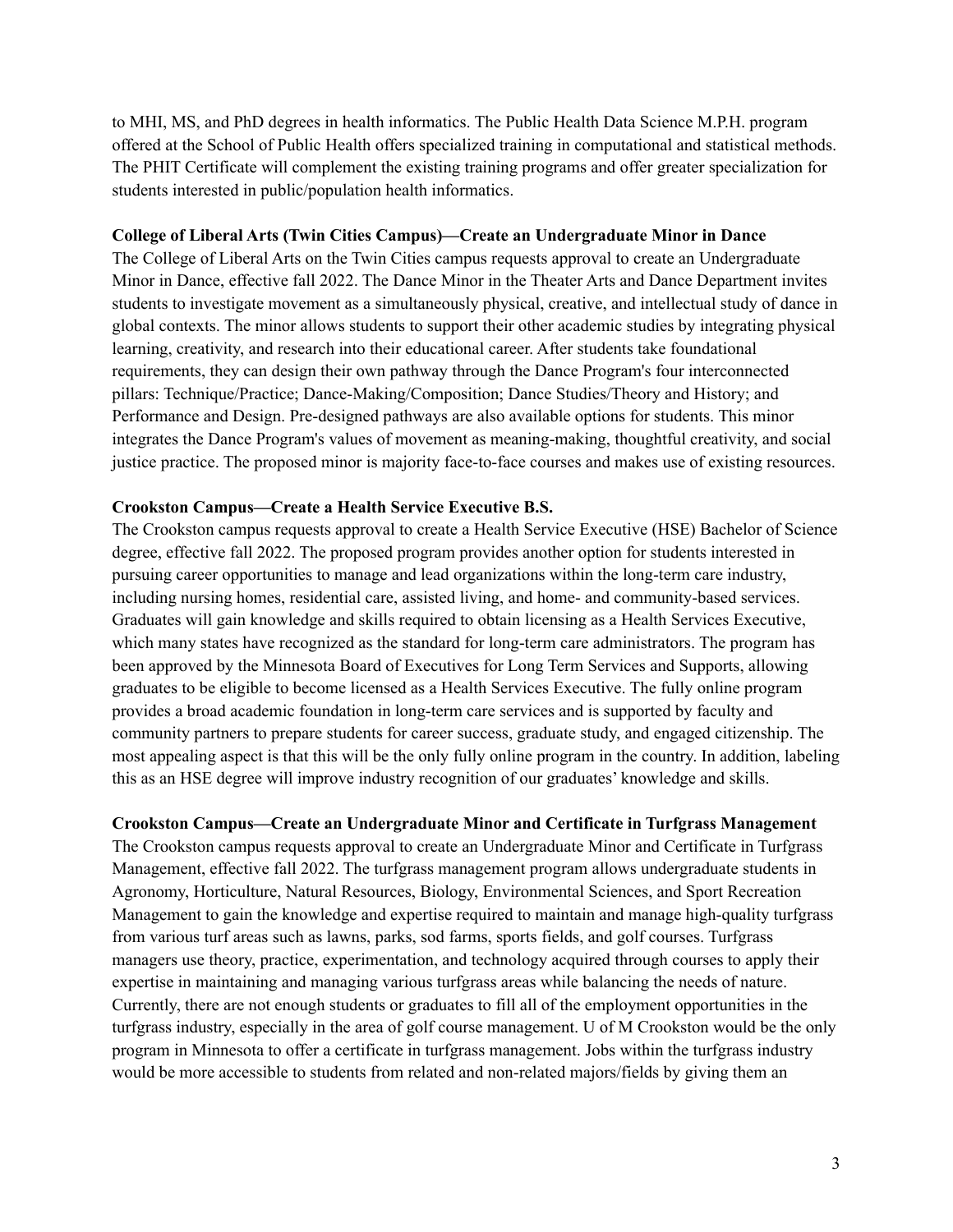opportunity to earn a certificate in turfgrass management. The proposed program makes use of existing courses and resources in the Turf major.

### **Crookston Campus—Create an Undergraduate Minor in Soils**

The Crookston campus requests approval to create an Undergraduate Minor in Soils, effective fall 2022. The proposed minor in soils will provide students within related fields of study such as Agronomy, Horticulture, Natural Resources, Turfgrass Management, Biology, and Environmental Science with a foundation in the physical, chemical, and biological soil properties and processes essential to such a complex ecosystem. Soil plays a vital role in sustaining human welfare and assuring future agricultural productivity and environmental stability. Soil scientists explore, discover, and seek to understand the earth's land and water resources in an effort to be more sustainable to our environment. Students obtaining a minor in soil science learn to identify, interpret, and manage soils for agriculture, forestry, rangeland, ecosystems, urban uses, and mining and reclamation in an environmentally responsible way that benefits nature. Adding a soils minor will enable our students to be more competitive for employment within the agricultural industry. A majority of the courses in the program take place in the classroom format (face-to-face) and make use of existing resources.

### **Crookston Campus—Create an Undergraduate Minor in Precision Agriculture**

The Crookston campus requests approval to create an Undergraduate Minor in Precision Agriculture, effective fall 2022. Precision agriculture is the use of technology to practice information-intensive agronomy. Precision agriculture is an area of interest for current and prospective students, and builds UMC's existing strengths in agronomy, soils, and natural resources. Agronomists will encounter precision mapping, be expected to use precision agriculture computer applications, and be called upon to use precision agriculture outputs while advising crop management decisions. UMC's Agronomy program has a strong regional presence, and building the technological capability for precision agriculture work is aligned with UMN Crookston's mission to combine theory, practice, and experimentation in a technologically rich environment. A minor makes use of existing courses and provides students with a formalized package of courses, rather than taking them each as electives.

## **II. Request for Approval of Changed Academic Programs**

## **Name Change Requests:**

## **College of Liberal Arts (Twin Cities Campus) — Change the name of graduate minor in Race, Indigeneity, Gender, and Sexuality.**

The College of Liberal Arts requests approval to change the name of the graduate minor in Race, Indigeneity, Gender, and Sexuality (RIGS) to Race, Indigeneity, Disability, Gender, and Sexuality (RIDGS), effective fall 2022. The proposed name change reflects current curricular alignment.

## **College of Liberal Arts (Twin Cities Campus) — Change the name of the graduate minor in Classical and Near Eastern Studies.**

The College of Liberal Arts requests approval to change the name of the graduate minor in Classical and Near Eastern Studies to Classical and Near Eastern Religions and Cultures, effective fall 2022. The proposed name change reflects current curricular alignment.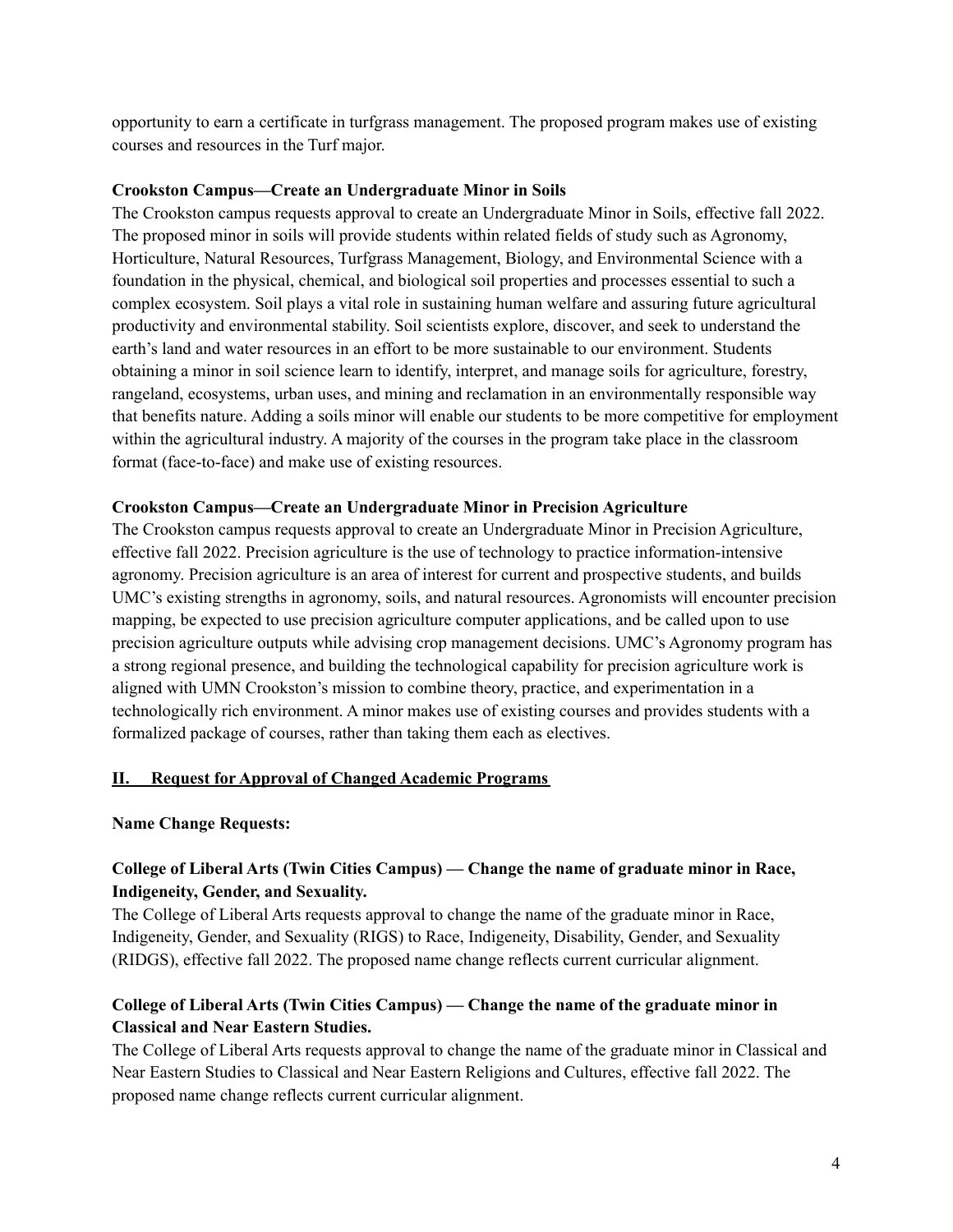# **College of Liberal Arts (Twin Cities Campus) — Change the name of Bachelor of Arts in Mass Communication.**

The College of Liberal Arts requests approval to change the name of B.A. in Mass Communication to Media and Information, effective fall 2022. The proposed name change reflects current curricular alignment.

# **College of Arts, Humanities, and Social Sciences (Duluth Campus) — Change the name of the Environment and Sustainability subplan in the Bachelor of Arts in Environmental, Sustainability, and Geography.**

The College of Arts, Humanities, and Social Sciences on the Duluth Campus requests approval to change the name of the Environment and Sustainability subplan to the General subplan in the Bachelor of Arts in Environmental, Sustainability, and Geography, effective fall 2022.

## **Crookston Campus—change the name of the Bachelor of Science in Golf and Turf Management.**

The Crookston Campus requests approval to change the name B.S. in Golf and Turf Management to Golf and Sports Turf Management, effective fall 2022. The proposed name change was recommended through a program review process.

### **Crookston Campus—change the name of the Nursing Home Administrator Certificate.**

The Crookston Campus requests approval to change the name of the Nursing Home Administrator Certificate to the Health Services Executive Certificate, effective summer 2022. The proposed name change reflects current curricular alignment.

## **Subplan Change Requests:**

## **Carlson School of Management (Twin Cities Campus)—Discontinue the Industry subplan in the M.B.A. degree.**

The Carlson School of Management on the Twin Cities Campus requests approval to discontinue the Industry subplan in the Master of Business Administration degree, effective fall 2022. Program was discontinued due to low enrollment and due to the creation of the Online MBA Program sub-plan. It was a one-year cohort program and all graduates have completed the program or have been discontinued.

# **Carlson School of Management (Twin Cities Campus)—Create a Research Track subplan in the M.S. Finance degree.**

The Carlson School of Management on the Twin Cities Campus requests approval to create a Research Track subplan in the Master of Science in Finance degree, effective fall 2022. The proposed subplan is designed to meet student demand for a research-oriented Master of Science in Finance degree. The track is a one-year, 39-credit program that will provide students with basic research skills that can prepare them for research-oriented jobs or admission to a Ph.D. program in Finance.

## **College of Continuing and Professional Studies (Twin Cities Campus)—Create two new subplans in the Master of Professional Studies degree in Sexual Health**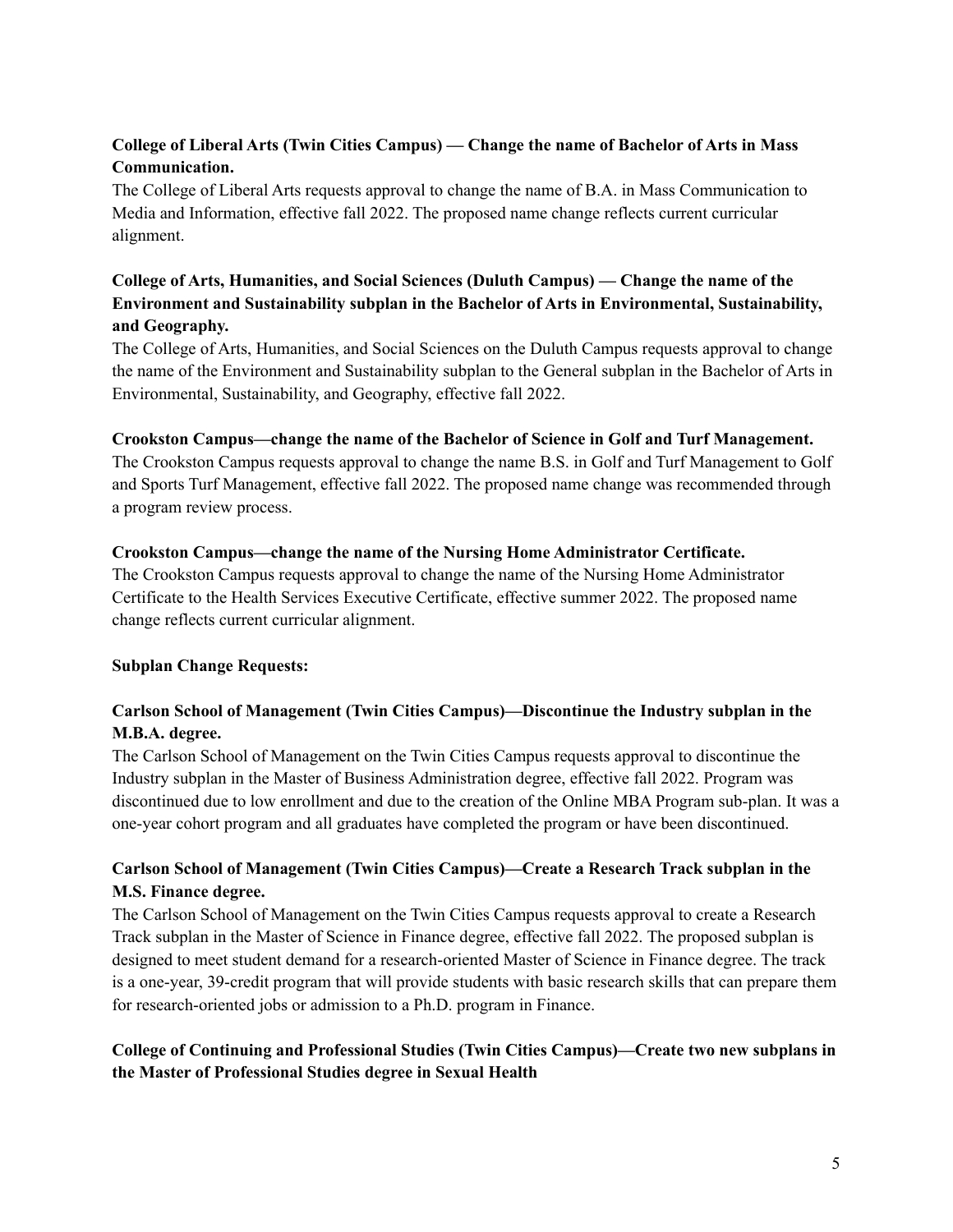The College of Continuing and Professional Studies on the Twin Cities Campus requests approval to create a Transgender & Gender Diverse Health, and Self-Designed subplan options in the Master of Professional Studies (M.P.S.) degree in Sexual Health, effective spring 2023. The Transgender & Gender Diverse Health subplan includes the same coursework for the similiary-named Post-Baccalaureate Certificate detailed in the new program requests section of this report. The Self-Designed subplan allows students to select a combination of courses from the Sexual Therapy Post-Baccalaureate Certificate and the proposed Transgender and Gender Diverse Health Post-Baccalaureate Certificate to complete the program.

## **College of Continuing and Professional Studies (Twin Cities Campus)—Create a Poultry Science Subplan in the Applied Sciences Leadership M.P.S.**

The College of Continuing and Professional Studies on the Twin Cities Campus requests approval to create a Poultry Science Subplan in the Master of Professional Studies, Applied Sciences Leadership degree, effective fall 2022. This subplan is for professionals interested in advanced understanding of poultry health and disease, with coursework focused on basic understanding of the avian host as it relates to poultry production systems, the technologies and tools to assess health, and diagnosing and addressing disease at the gross and molecular levels. The enhanced knowledge and hands-on experience with applied and/or molecular tools will position graduates to deal with commonly encountered and investigated issues that arise in poultry production and allied industries. The subplan makes use of existing courses in the Poultry Science Post-Baccalaureate Certificate.

### **College of Design (Twin Cities Campus)—Discontinue subplan options in the Product Design B.S.**

The College of Design on the Twin Cities Campus requests approval to discontinue its subplan options in the Bachelor of Science in Product Design degree, effective fall 2022. The program is making a curricular structural change from subplan tracks to theme options - which are elective groupings, in order to provide flexibility and common degree for all students. Course offerings will remain the same so transition is minimal.

# **College of Food, Agriculture, and Natural Resource Sciences (Twin Cities Campus)—Create a Tribal Natural Resources subplan in the Natural Resource Science and Management Ph.D. and M.S. degrees.**

The College of Food, Agriculture, and Natural Resource Sciences on the Twin Cities Campus requests approval to create a Tribal Natural Resources subplan in the Natural Resources Science and Management Doctoral and Master of Science degrees, effective fall 2022. Coursework and research in this subplan focuses on all aspects of natural resources (i.e., hydrology/water, soils, grasslands, forests, agriculture, etc.) as they pertain to Indigenous peoples, tribal natural resources management, and traditional ecological knowledge. Students will have the option to pursue lines of inquiry spanning the biological, physical, ecological, social, managerial, and engineering sciences. Students will be prepared for careers as researchers and managers of tribal lands and working with tribes and organizations that are aligned closely with tribal natural resource management.

## **College of Human Service Professions (Duluth Campus)—Create a Plan C subplan option in the Environmental Education M.E.Ed.**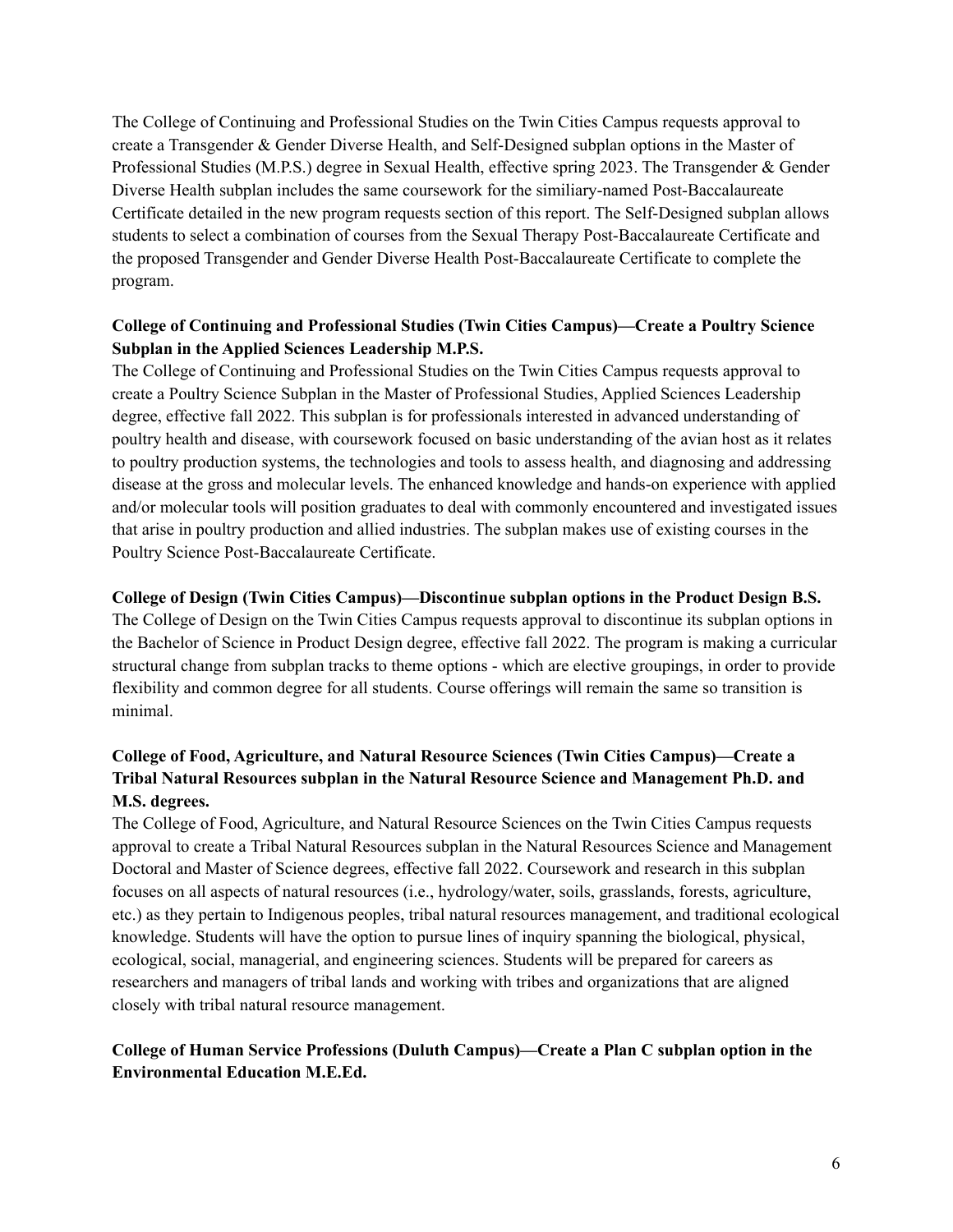The College of Human Service Professions on the Duluth Campus requests approval to create a Plan C (coursework only) subplan option in the Environmental Education M.E.Ed. degree, effective fall 2022. Two program plans (B and C) will be available to students in this program.

## **Crookston Campus—Discontinue subplan options in the Agronomy B.S.**

The Crookston Campus requests approval to discontinue subplan options in the Bachelor of Science in Agronomy degree, effective fall 2022. The program has been restructured by eliminating the subplans and adding a choice of set electives to the core requirements. This will allow students the flexibility of choosing courses that will meet their career needs without being confined to predefined sub-plans, which reflects changes in the field.

### **Crookston Campus—Create an online subplan option in the Software Engineering B.S.**

The Crookston Campus requests approval to create an online subplan option in the Bachelor of Science in Software Engineering degree, effective fall 2022. Curriculum requirements are the same as the on-campus program. Online programs offer flexibility for students to complete the degree.

## **Program Modality/Delivery Change Requests:**

The following graduate and graduate professional academic programs request approval to add or change program delivery options to provide some level of online delivery of courses within the program, effective fall 2022. Partially (50-80 percent), primarily (at least 80 percent), or completely online degree programs offer additional options for students to complete their degree programs.

**The College of Education and Human Development (Twin Cities Campus)**—Change program delivery modality in the Special Education Initial License M.Ed., Special Education M.Ed., and Special Education Graduate Minor degree programs from majority classroom to partially online.

**The College of Liberal Arts (Twin Cities Campus**)—Change program delivery modality in the Master of Arts (M.A.) in Strategic Communication degree program from majority classroom to completely online.

**The Carlson School of Management (Twin Cities Campus)**—Change program delivery modality in the Master of Business Taxation (M.B.T.) and corresponding Post-Baccalaureate Certificates: Tax Executive Postbaccalaureate Certificate, Taxation Postbaccalaureate Certificate, Closely-Held Business Taxation Postbaccalaureate Certificate, High Net-Worth Individual Taxation Postbaccalaureate Certificate, and International Taxation Post-Baccalaureate Certificate to primarily or completely online.

**The Carlson School of Management (Twin Cities Campus**)—Change program delivery modality in the Master of Business Administration (M.B.A.) to include both classroom (face-to-face) and primarily online options.

**The School of Public Health (Twin Cities Campus)**—Change program delivery modality in the Master of Science (M.S.) in Clinical Research from primarily online to completely online.